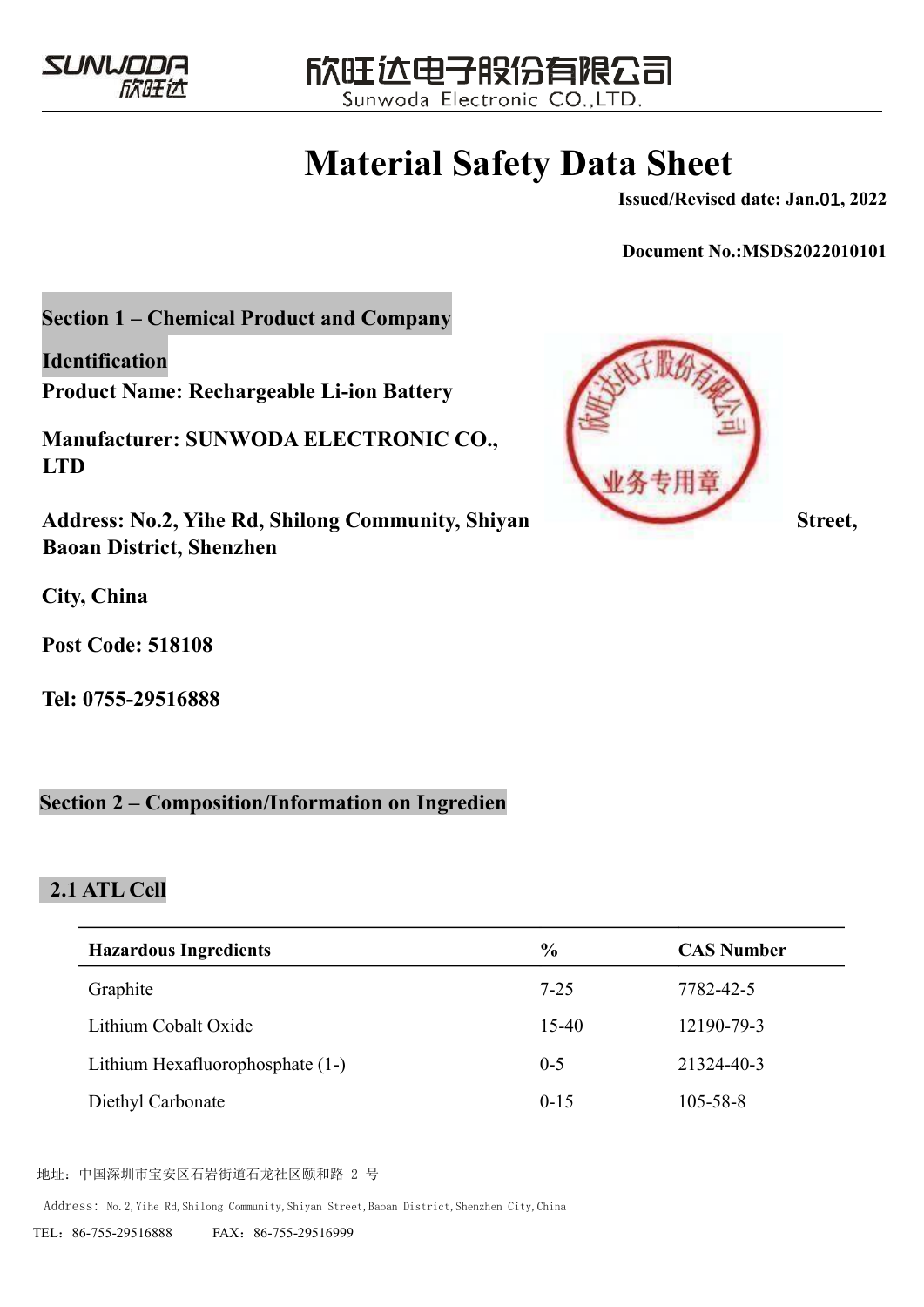

# **MRII达电子股份有限公司**

| Propylene Carbonate                 | $0 - 15$              | 108-32-7               |
|-------------------------------------|-----------------------|------------------------|
| <b>Ethylene Carbonate</b><br>Copper | $0 - 15$<br>$10 - 12$ | $96-49-1$<br>7440-50-8 |
| Aluminum                            | $3 - 5$               | 7429-90-5              |
| Nickel                              | $0 - 1$               | $231 - 111 - 4$        |

 $\overline{\phantom{a}}$ 

# **2.2. LSN Cell**

|                                                | $\frac{1}{2}$  | <b>CAS Number</b> |
|------------------------------------------------|----------------|-------------------|
| <b>Hazardous Ingredients</b> Lithium           | 41             | 12190-79-3        |
| Cobaltite                                      | 21             | 7782-42-5         |
| Graphite Carbon<br>Lithium Hexafluorophosphate | $\overline{4}$ | 21324-40-3        |
| Organic solvent Non-<br>Hazardous              | 14             |                   |
|                                                | 20             |                   |

Ingredients(tabs,pouch,separator,etc.)

# **2.3.Coslight Cell**

| <b>Hazardous Ingredients</b> Graphite              | $\frac{1}{2}$ | <b>CAS Number</b> |  |  |
|----------------------------------------------------|---------------|-------------------|--|--|
|                                                    | $7 - 25$      | 7782-42-5         |  |  |
| Lithium Cobalt Oxide                               | $15 - 40$     | 12190-79-3        |  |  |
| Hexafluoropropylene-vinylidene fluoride 9011- 3-15 |               | $9011 - 17 - 0$   |  |  |
| Lithium Hexafluorophosphate                        | $0 - 5$       | $21324 - 40 - 3$  |  |  |

地址:中国深圳市宝安区石岩街道石龙社区颐和路 2 号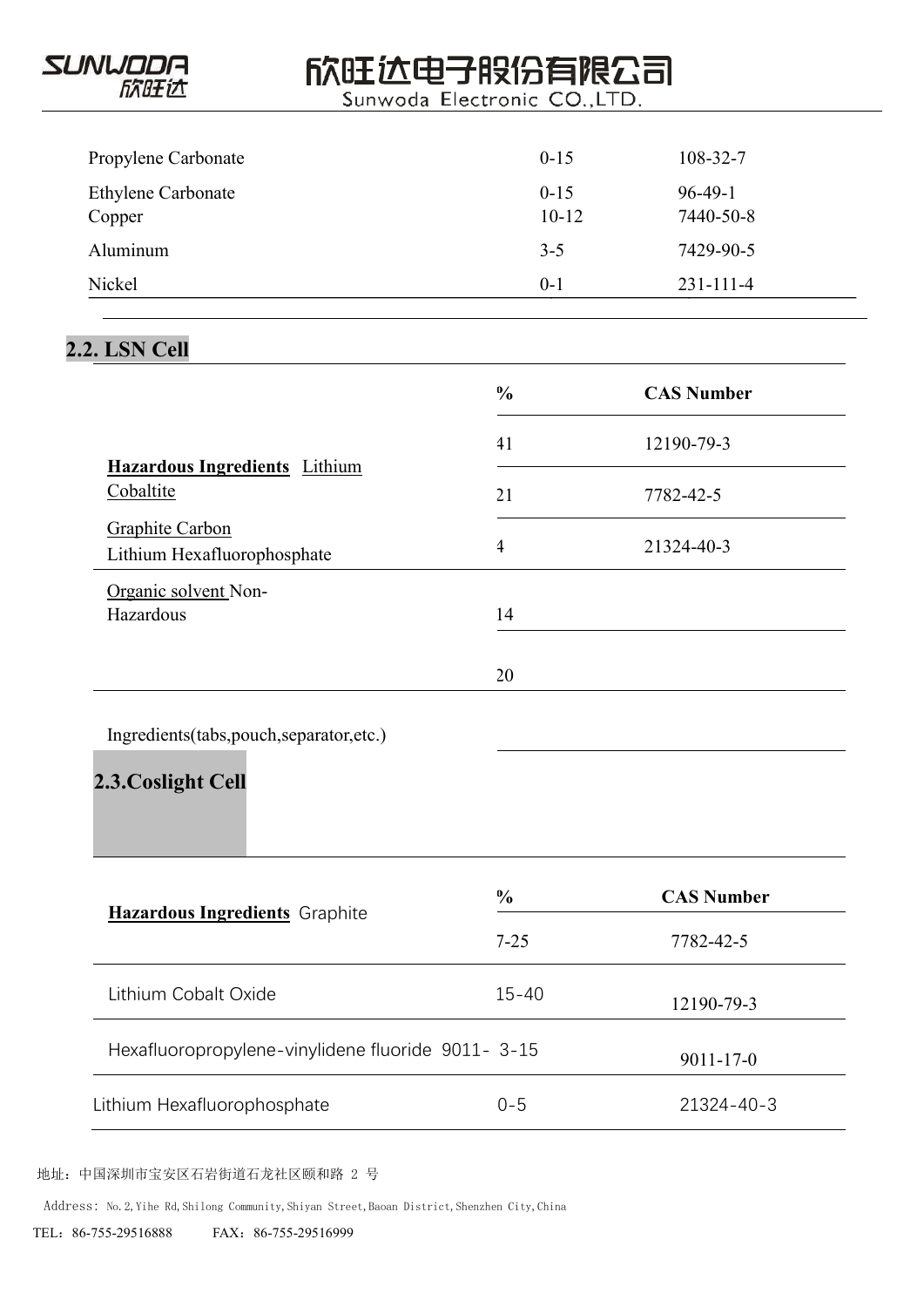

# 欣旺达电子股份有限公司

Sunwoda Electronic CO., LTD.

j.

| Acetylene Black    | $0 - 2$  | 1333-86-4      |
|--------------------|----------|----------------|
| Diethyl Carbonate  | $0 - 15$ | $105 - 58 - 8$ |
| Dimethyl Carbonate | $0-15$   | 616-38-6       |

#### **Section 3 –Hazards Identification**

#### **Health Hazards (Acute and Chronic)**

These chemicals are contained in a sealed can .Risk of exposure occurs only if the battery is mechanically or electrically abused. Contact of electrolyte and extruded lithium with skin and eyes should be avoided.

#### **Sign/Symptoms of Exposure**

A shorted lithium battery can cause thermal and chemical burns upon contact with the skin. May be a reproductive hazard.

#### **Section 4 – First Aid Measures**

#### **Eyes**

Flush eyes with plenty of water for at least 15 minutes, occasionally lifting the upper and lower eyelids. Get medical aid.

#### **Skin**

Remove contaminated clothes and rinse skin with plenty of water of shower for 15 minutes. Get medical aid.

#### **Inhalation**

Remove from exposure and move to fresh air immediately. Use oxygen if available.

#### **Ingestion**

Give at least 2 glasses of milk or water. Induce vomiting unless patient is unconscious. Call a physician.

地址:中国深圳市宝安区石岩街道石龙社区颐和路 2 号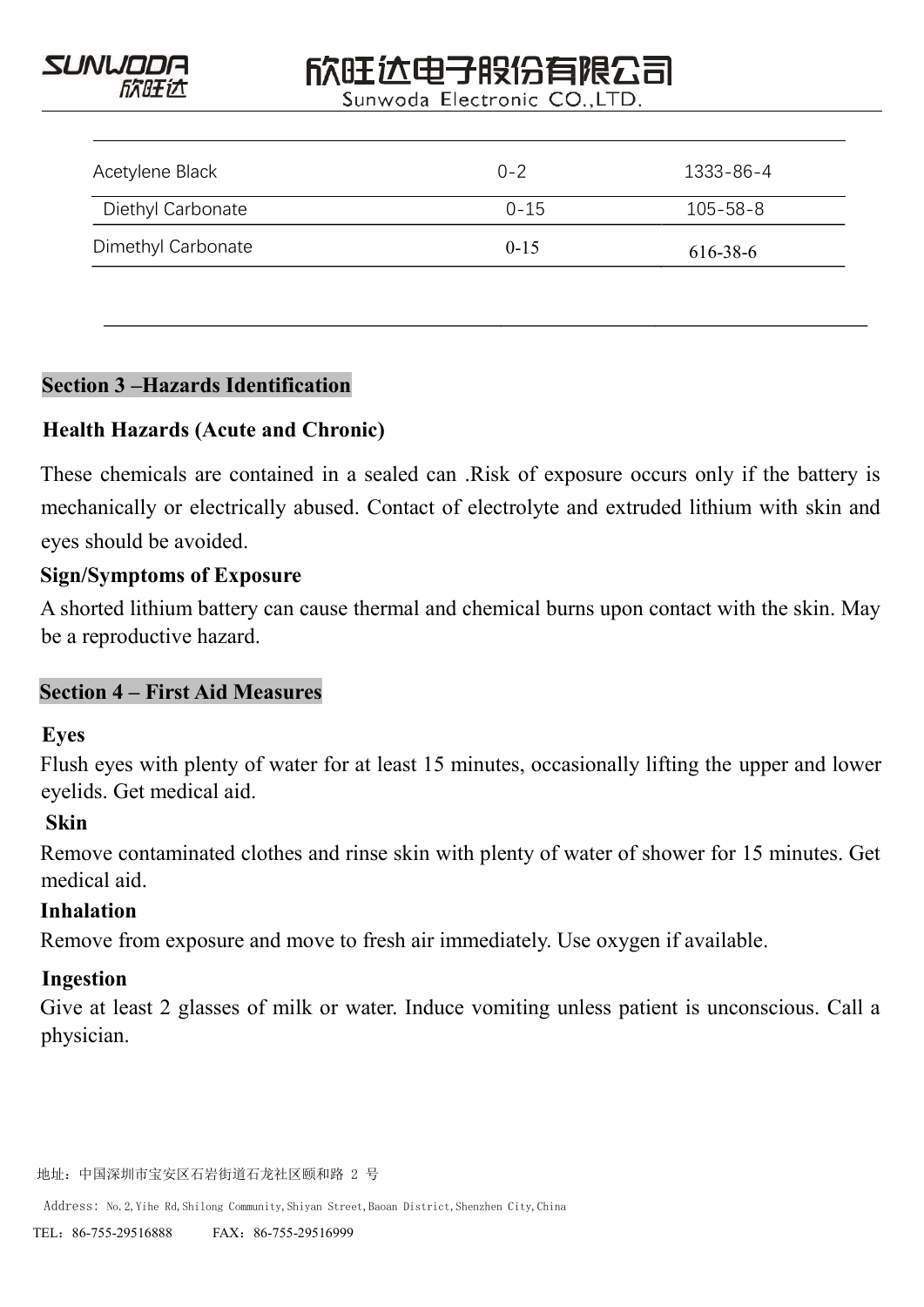#### **Section 5 – Fire Fighting Measures**

**Flash Point:** N/A **Auto-Ignition Temperature:** N/A **Extinguishing Media:** Dry powder, CO<sub>2</sub> **Special Fire-Fighting Procedures:** Self -contained breathing apparatus. **Unusual Fire and Explosion Hazards:** Cell may vent when subjected to excessive heatexposing battery contents.

# **Hazardous Combustion Products:** Carbon monoxide, carbon dioxide, lithium oxide fumes. **Section 6 – Accidental Release Measures**

## **Steps to be Taken in case Material is Released of Spilled**

If the battery material is released, remove personnel from area until fumes dissipate. Provide maximum ventilation to clear out hazardous gases. Wipe it up with a cloth, and dispose of it in a plastic bag and put into a steel can.

The preferred response is to leave the area and allow the batteries to cool and vapors to dissipate. Provide maximum ventilation. Avoid skin and eye contact or inhalation of vapors. Remove spilled liquid with absorbent and incinerate.

#### **Waste Disposal Method**

It is recommended to discharge the battery to the end, handing in the abandoned batteries to related department unified, dispose of the batteries in accordance with approved local, state, and federal requirements. Consult state environmental protection agency and/or federal EPA.

## **Section 7 –Handling and Storage**

The batteries should not be opened, destroyed or incinerate, since they may leak or rupture and release to the environment the ingredients that they contain in the hermetically sealed container. Do not short circuit terminals, or over charge the battery, forced over-discharge, throw to fire. Do not crush or puncture the battery, or immerse in liquids.

# **Precautions to be taken in handling and storing**

Avoid mechanical or electrical abuse. Storage preferably in cool, dry and ventilated area, which is subject to little temperature change .Storage at high temperatures should be avoided. Do not place the battery near heating equipment, nor expose to direct sunlight for long periods.

#### **Other Precautions**

Batteries may explode or cause burns, if disassembled, crushed or exposed to fire or high temperatures. Do not short or install with incorrect polarity.

地址:中国深圳市宝安区石岩街道石龙社区颐和路 2 号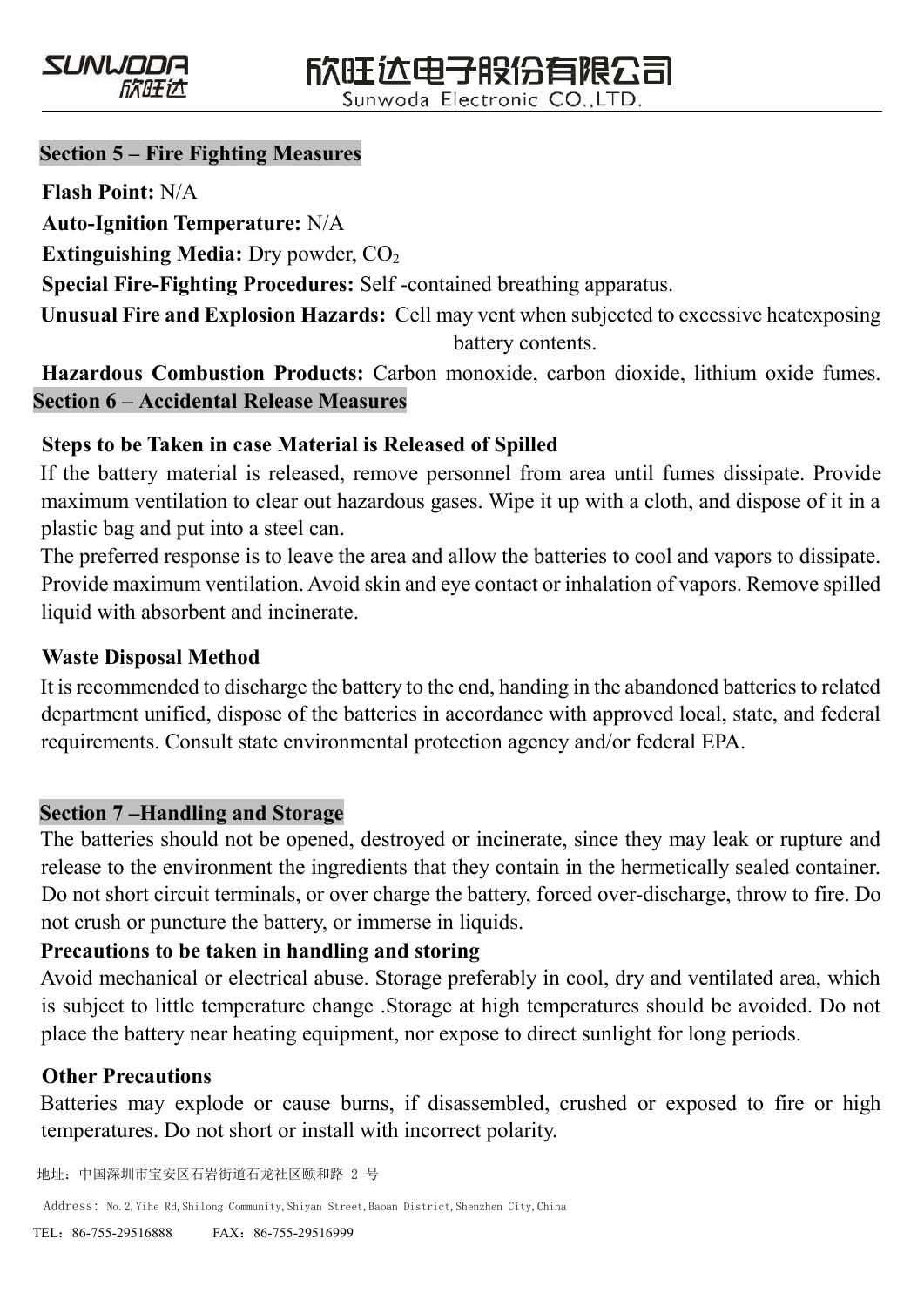# **Section 8 –Exposure Controls, Personal Protection**

#### **Respiratory Protection**

In case of battery venting, provide as much ventilation as possible. Avoid confined areas with venting batteries. Respiratory Protection is not necessary under conditions of normal use.

## **Ventilation**

Not necessary under conditions of normal use.

#### **Protective Gloves**

Not necessary under conditions of normal use.

# **Other Protective Clothing or Equipment**

Not necessary under conditions of normal use. Protection, Protective Gloves, Protective Clothing and safety glass with side shields.

## **Section 9 –Physical and Chemical Properties**

| <b>State</b>        | Solid     |
|---------------------|-----------|
| Odor                | N/A       |
| PH                  | N/A       |
| Vapor pressure      | N/A       |
| Vapor density       | N/A       |
| Boiling point       | N/A       |
| Solubility in water | Insoluble |
| Specific gravity    | N/A       |
| Density             | N/A       |

地址:中国深圳市宝安区石岩街道石龙社区颐和路 2 号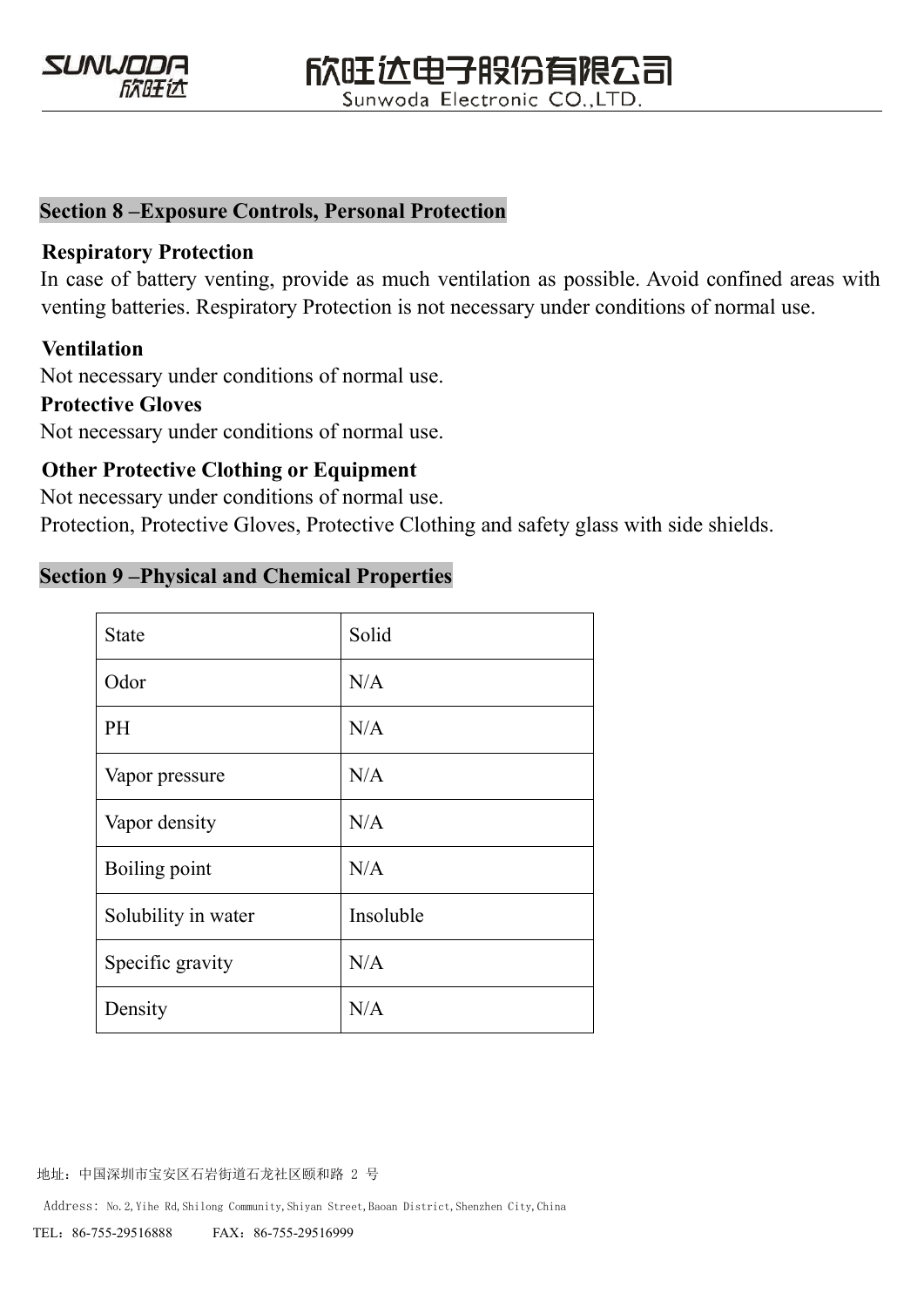

欣旺达电子股份有限公司 Sunwoda Electronic CO., LTD.

**Section 10 –Stability and Reactivity** 

**Stability**  Stable·

## **Conditions to Avoid**

Heating, mechanical abuse and electrical abuse.

## **Hazardous Decomposition Products** N/A.

#### **Hazardous Polymerization** N/A.

If leaked, forbidden to contact with strong oxidizers, mineral acids, strong alkalis, halogenated hydrocarbons.

#### **Section 11 –Toxicological Information**

Inhalation, skin contact and eye contact are possible when the battery is opened.

Exposure to internal contents, the corrosive fumes will be very irritating to skin, eyes and mucous membranes. Overexposure can cause symptoms of non-fibrosis lung injury and membrane irritation.

#### **Section 12 –Ecological Information**

When promptly used or disposed the battery does not present environmental hazard. When disposed, keep away from water, rain and snow.

## **Section 13 –Disposal Considerations**

#### **APPROPRIATE METHOD OF DISPOSAL OF SUBSTANCE OR PREPARTION**

If batteries are still fully charged or only partially discharged, they can be considered a reactive hazardous waste because of significant amount of not creation, or unconsumed lithium remaining in the spent battery. The batteries must be neutralized through an approved secondary treatment facility prior to disposal as a hazardous waste. Recycling of battery can be done in authorized facility, through licensed waste carrier.

#### **Section 14 –Transport Information**

The battery models listed have a Watt-hour rating of no more than 100Wh.And shipment

地址:中国深圳市宝安区石岩街道石龙社区颐和路 2 号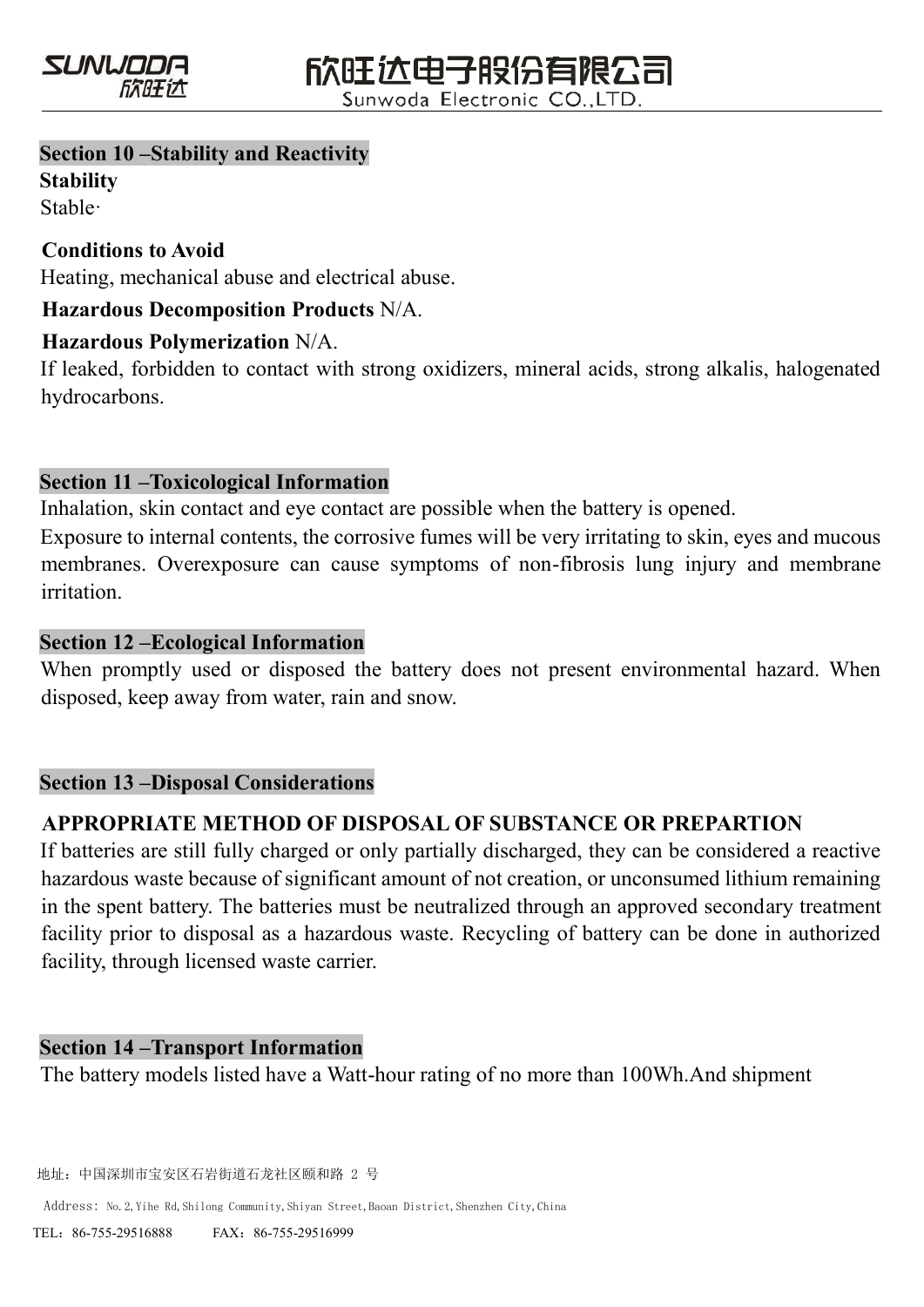contains no item listed under IATA DGR Special Provision A154 and meets all requirements under UN Manual of Tests and Criteria Part III, subsection 38.3. UN regulation

- UN 3480,Batteries only, IATA Dangerous Goods regulations, packing instruction 965 is applied.
- UN 3481,Lithium ion batteries packed with equipment, IATA Dangerous Goods Regulations packing instruction 966 is applied.
- UN 3481,Lithium ion batteries contained in equipment, IATA Dangerous Goods Regulations packing instruction 967 is applied.

| $\bf No$       | <b>ITEMS</b>           | <b>RESULT</b> | <b>REMARKS</b>                                                          |
|----------------|------------------------|---------------|-------------------------------------------------------------------------|
| 1              | Altitude simulation    | Pass          |                                                                         |
| $\overline{2}$ | Thermal test           | Pass          | Test1 to 5 must be conducted in<br>sequence on the same cell or battery |
| 3              | Vibration              | Pass          |                                                                         |
| $\overline{4}$ | <b>Shock</b>           | Pass          |                                                                         |
| 5              | External short circuit | Pass          |                                                                         |
| 6              | Crush                  | Pass          |                                                                         |
|                | Impact                 | N/A           |                                                                         |
| 7              | Overcharge             | Pass          | Only battery do need this test item                                     |
| 8              | Forced charge          | Pass          |                                                                         |

Each package is capable of withstanding a 1.2m drop test in any orientation without damage to cells or batteries contained therein, without shifting of the contents so as to allow battery to battery (or cell to cell ) contact and without release of contents. Net quantity of package does not exceed 10kg.

Packaging complies with the requirements of section IB of Packing Instructions 965 of 63rd DGR

Manual of IATA and section II of PI965~PI967 of 63

地址:中国深圳市宝安区石岩街道石龙社区颐和路 2 号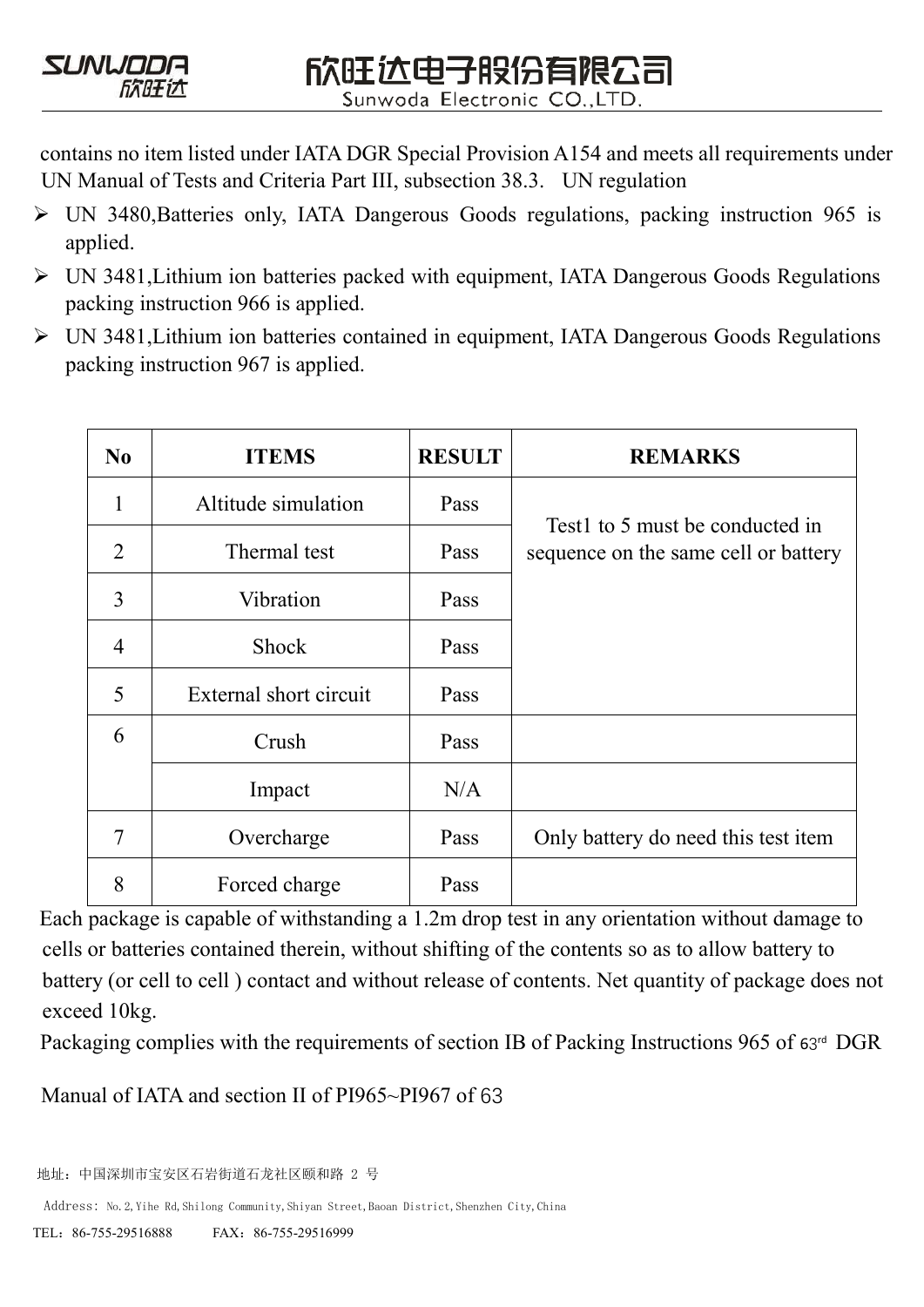And the net quantity of lithium ion batteries (or cells) does not exceed 5KgG (Passenger aircraft) or 35KgG (Cargo Aircraft Only).

The article is not subject to other provisions of IMO IMDG Code according to special provision 1 88.

More information concerning shipping, testing, marking and packaging can be obtained from Label master at http://www.labelmaster.com.

Separate battery when shipping to prevent short-circuiting. They should be packed in strong packaging for support during transport. Take in a cargo of them without falling, dropping, and breakage. Prevent collapse of cargo piles and wet by rain.

**Transport Fashion:** By air or sea.

#### **Section 15 –Regulatory Information**

Canadian Federal Regulations:

These products have been classified in accordance with the hazard criteria of the Controlled Products Regulations and the SDS contains all the information required by the Controlled Products Regulations.

**WHMIS Classification:** Not Controlled, manufactured article.

**New Substance Notification Regulations:** Lithium hexafluorophosphate is listed on the

Non-Domestic Substance List (NDSL). All other ingredients in the product are listed, as required, on Canada's Domestic Substances List (DSL)

**National Pollutant Release Inventory (NPRI) Substances:** These products do not contain any NPRI chemicals.

**United States Federal and State Regulations:** 

**TSCA Status: All ingredients in these products are listed on the TSCA inventory.** 

**OSHA: These products do not meet criteria as per Part 1910.1200, manufactured article.** 

**SARA EPA Title III: None.** 

**Sec. 302/304: None.** 

**Sec. 311/312: None.** 

**Sec. 313: None.** 

**CERCLA RQ: None** 

**Australia and New Zealand** 

**SUSMP:** 不适用

#### **AICS:** 所有成分都在 **AICS** 清单

地址:中国深圳市宝安区石岩街道石龙社区颐和路 2 号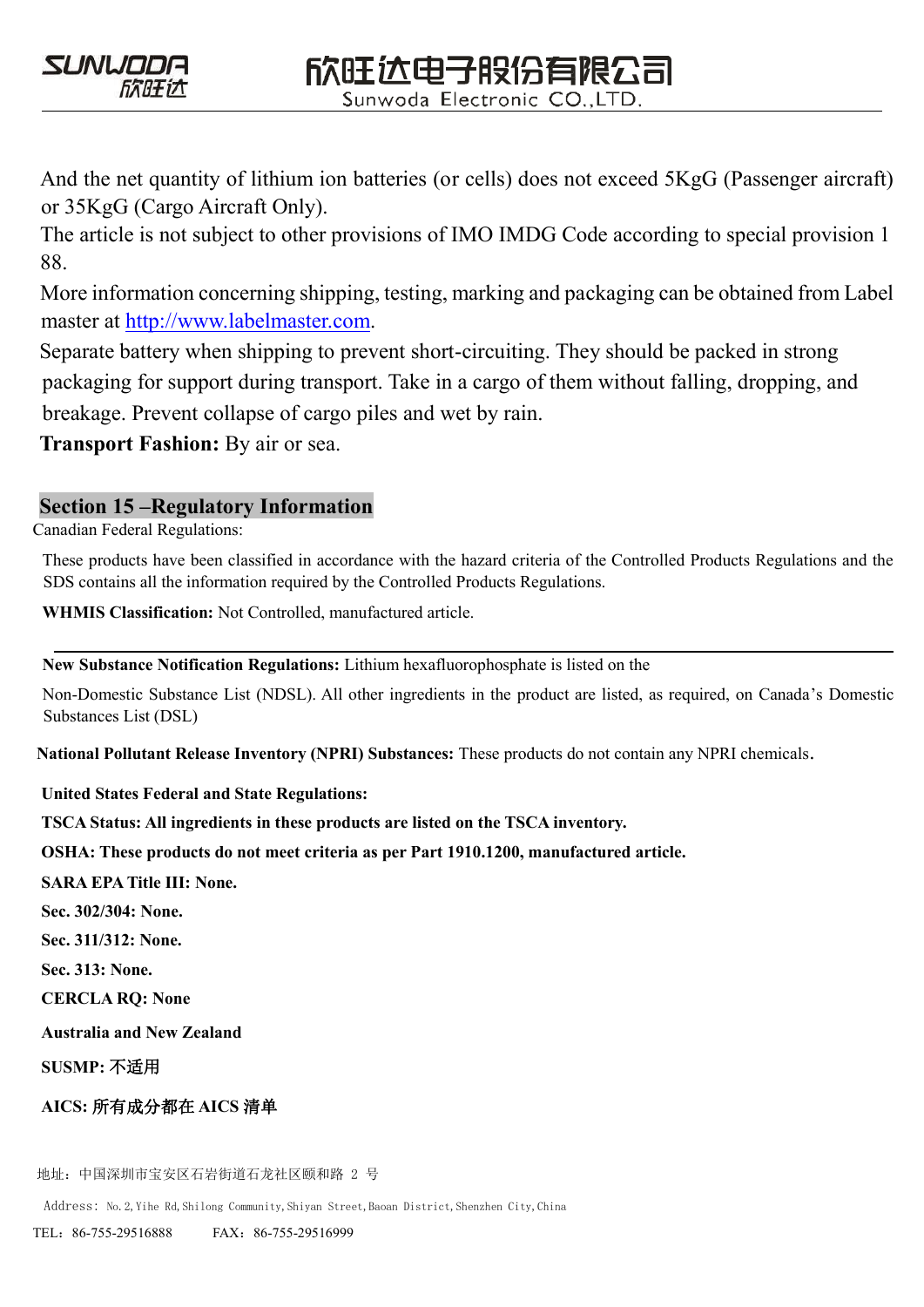#### **HSNO Approval number:** 不适用

#### **HSNO Group Title:** 不适用

#### **NOHSC: 10008 Risk Phrases:** R34 – 引起烧伤 **NOHSC:**

#### **1008 Safety Phrases:**

S1 – Keep locked up.

S2 – Keep out of reach of children.

S23 – Do not breathe vapor.

S24/25 – Avoid contact with skin and eyes.

S26 – In case of contact with eyes, rinse immediately with plenty of water and seek medical advice.

S27/28 – After contact with skin, take off immediately all contaminated clothing and wash

immediately with plenty of water.

S36/37/39 – Wear suitable protective clothing, gloves and eye/face protection.

S56 – Dispose of this material and its container at hazardous waste or special waste collection point. S62 – If swallowed, DO NOT induce vomiting: seek medical advice immediately and show this container or label.

S64 – If swallowed, rinse mouth with water (Only if the person is conscious).

#### **EC Classification for the Substance/Preparation:**

These products are not classified as hazardous according to Regulation (EC) No. 1272/2008.

Keep out of the reach of children.

#### **EU Restrictions on**

**use:** 

Regulation (EC) No. 1907/2006, REACH Annex XVII Substances subject to restriction on marketing and use as amended:

Aluminium (CAS 7429-90-5)

#### **Other EU Regulations**

This Safety Data Sheet complies with the requirements of Regulation (EC) No. 1907/2006.

#### **Japanese Regulations**

Japanese Industrial Standards (JIS) JIS Z 7253:2012

Waste disposal and public cleaning law

Law for Promotion of Effective Utilization of Resources

#### **Taiwanese Regulations**

Regulation of Labelling and Hazard Communication of Dangerous and Harmful Materials: Labeling requirements and other relevant provision of chemicals, this product is not classified as dangerous goods. Toxic Chemicals Substance Control Law: Not Listed.

地址:中国深圳市宝安区石岩街道石龙社区颐和路 2 号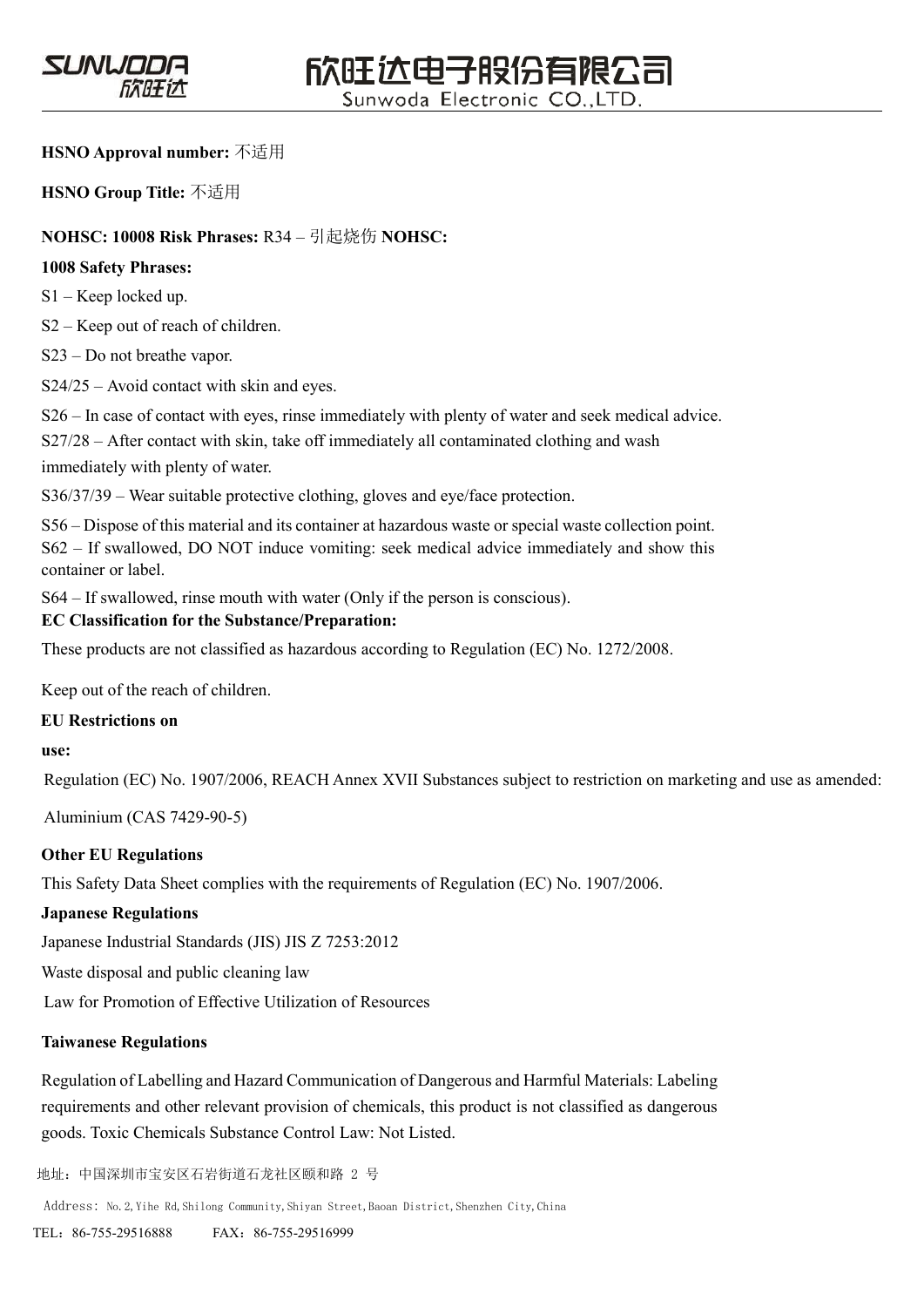

欣旺达电子股份有限公司 Sunwoda Electronic CO., LTD.

CNS 1030016 Safety of primary and secondary lithium cells and batteries during transport.

#### **Chinese Regulations**

General Rule for Classification and Hazard Communication of Chemicals (GB 13690-2009):

Specifies the classification, labeling and hazard communication of chemicals in compliance with the GHS standard for chemical production sites and labeling of consumer goods.

General Rule for Preparation of Precautionary Labels for Chemicals (GB 15258-2009): Specifies the relevant application methods of precautionary labels for chemicals.

Safety Data Sheet for Chemical Products Content and Order of Sections (GB/T 16483-2008) **Taiwanese Regulations** 

Regulation of Labelling and Hazard Communication of Dangerous and Harmful Materials: Labeling requirements and other relevant provision of chemicals, this product is not classified as dangerous goods. Toxic Chemicals Substance Control Law: Not Listed.

CNS 1030016 Safety of primary and secondary lithium cells and batteries during transport. **Chinese Regulations** 

General Rule for Classification and Hazard Communication of Chemicals (GB 13690-2009):

Specifies the classification, labeling and hazard communication of chemicals in compliance with the GHS standard for chemical production sites and labeling of consumer goods.

General Rule for Preparation of Precautionary Labels for Chemicals (GB 15258-2009): Specifies the relevant application methods of precautionary labels for chemicals.

Safety Data Sheet for Chemical Products Content and Order of Sections (GB/T 16483-2008)

#### **Section 16 –Additional Information**

The above information is based on the date of which we are aware and is believed to be correct as of the data hereof .Since this information may be applied under conditions beyond our control and with which may be unfamiliar and since data made available subsequent to the data hereof may suggest modifications of the information, we do not assume any responsibility for the results of its use. This information is furnished upon condition that the person receiving it shall make his own determination of the suitability of the material of his particular purpose.

# **17. Appendix**

Further Information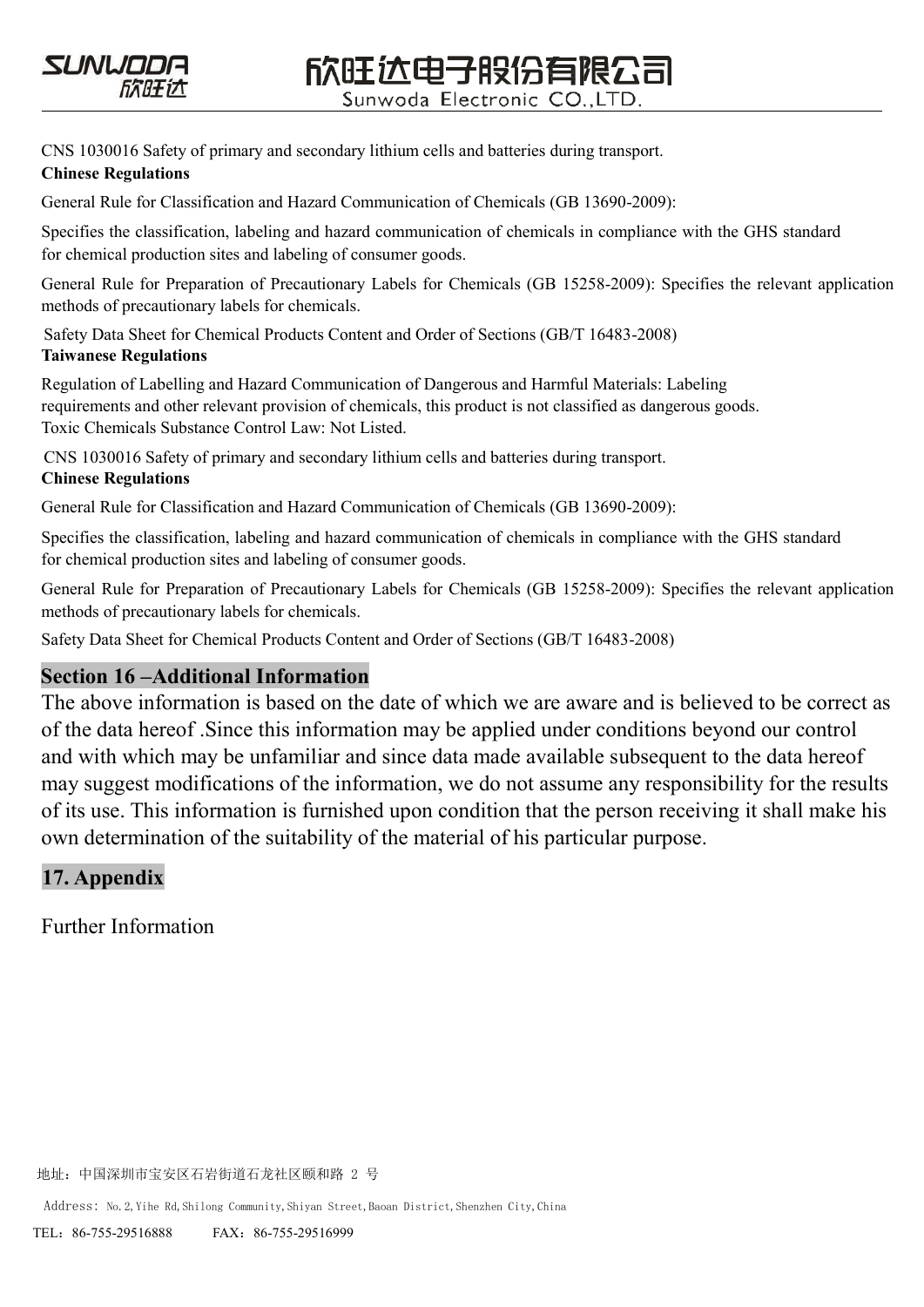

# **MEI 达电子股份有限公司**

| Model Name        | Dell Part Number | Nominal Voltage    | <b>Rated Capacity</b> | Wh Rating |  |
|-------------------|------------------|--------------------|-----------------------|-----------|--|
| YRDD <sub>6</sub> | WJPC4            | 11.4V              | 3500mAh               | 42Wh      |  |
| <b>JPFMR</b>      | 65N6H            | 11.4V              | 3500 mAh              | 42 Wh     |  |
| 293F1             | 404T8            | 11.25 V            | 3467 mAh              | 41 Wh     |  |
| <b>FK0VR</b>      | HFN8K            | 15.2 V             | 3625 mAh              | 58 Wh     |  |
| <b>RCVVT</b>      | NWDC0            | 11.55V             | 6827mAh               | 83Wh      |  |
| X9FTM             | 5JMD8            | 11.55V             | 7650mAh               | 93Wh      |  |
| YRDD <sub>6</sub> | <b>CTGKT</b>     | 11.4V              | 3500mAh               | 42Wh      |  |
| 3HWPP             | JG75F            | 15.2V              | 4250mAh               | 68Wh      |  |
| JK6Y6             | 5NDNH            | 11.25 <sub>v</sub> | 3378 mAh              | 40 Wh     |  |
| H5CKD             | 7T8CD            | 15V                | 3360mAh               | 53 Wh     |  |
| WY9DX             | 05R42            | 11.4               | 3500mAh               | 42Wh      |  |
| RJ40G             | 1K2CF            | 15.2               | 3941mAh               | 63Wh      |  |
| 9JM71             | 727CG            | 11.4               | 3500mAh               | 42Wh      |  |
| 7FMXV             | 1PP63            | 15.2               | 3941mAh               | 63Wh      |  |
| 9F4FN             | 8PK6G            | 7.6                | 5000mAh               | 40Wh      |  |
| G91J0             | FH3K2            | 11.25V             | 3467mAh               | 41Wh      |  |
| V6W33             | <b>VKYJX</b>     | 15V                | 3420mAh               | 54Wh      |  |
| TN70C             | 3RR09            | 15.2V              | 4000mAh               | 64Wh      |  |

Address: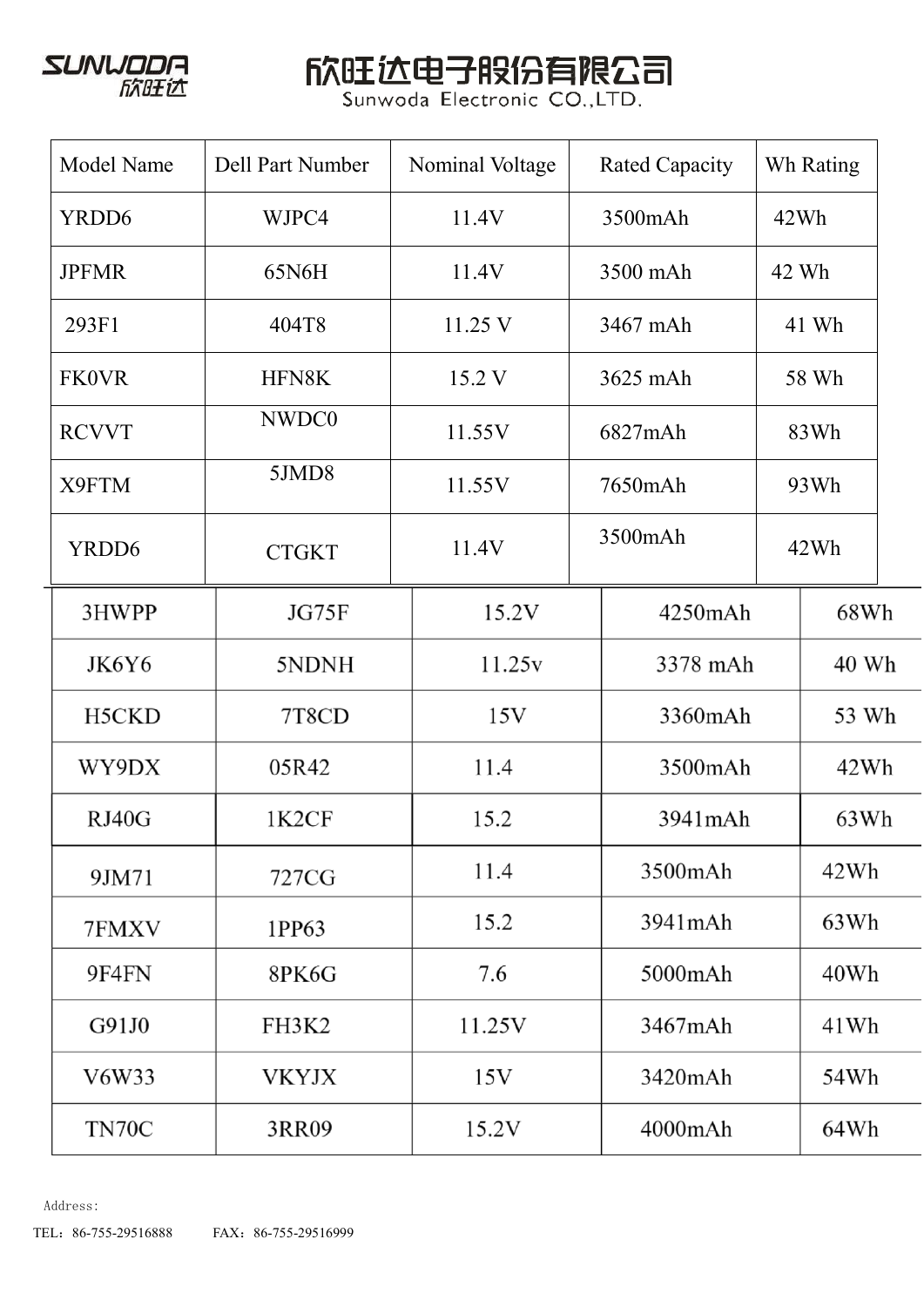

欣旺达电子股份有限公司 Sunwoda Electronic CO., LTD.

Global Product Compliance Engineering & Environmental Affairs One Dell Way (PS4 30) Round Rock, TX 78682



# Safety Data Sheet – Appendix A

Subject: Amendment to original SDS prepared by the manufacturer

#### **Section 1. Identification**

In addition to the information in **1. Identification** section of the original manufacturer prepared SDS, the following information also applies for Dell products:

Supplier's Details

| Supplier's<br><b>Details</b> | Dell Inc.<br>One Dell Way<br>Round Rock, TX 78682 | <b>For Australia only</b><br><b>Supplier's Details</b> | Dell Australia Pty Limited<br><b>Building 3</b><br>14 Acquatic Drive<br><b>French's Forest</b><br>Sydney, NSW Postcode 2086<br>$+(61)$ 2 8223 9403 |
|------------------------------|---------------------------------------------------|--------------------------------------------------------|----------------------------------------------------------------------------------------------------------------------------------------------------|
| Emergency                    | <b>CHEMTREC</b>                                   | <b>Australia</b>                                       | <b>CHEMTREC Australia</b>                                                                                                                          |
| telephone                    | <b>North America</b>                              |                                                        | (Sydney)                                                                                                                                           |
| number                       | 800-424-9300                                      | Emergency                                              | $+(61)$ 2 90372994                                                                                                                                 |
|                              | International<br>1-703-527-3887                   | Telephone number                                       |                                                                                                                                                    |
| Prepared<br>by               | Global Product Compliance, Dell Inc.              |                                                        |                                                                                                                                                    |

*www.dell.*

#### 地址:中国深圳市宝安区石岩街道石龙社区颐和路 2 号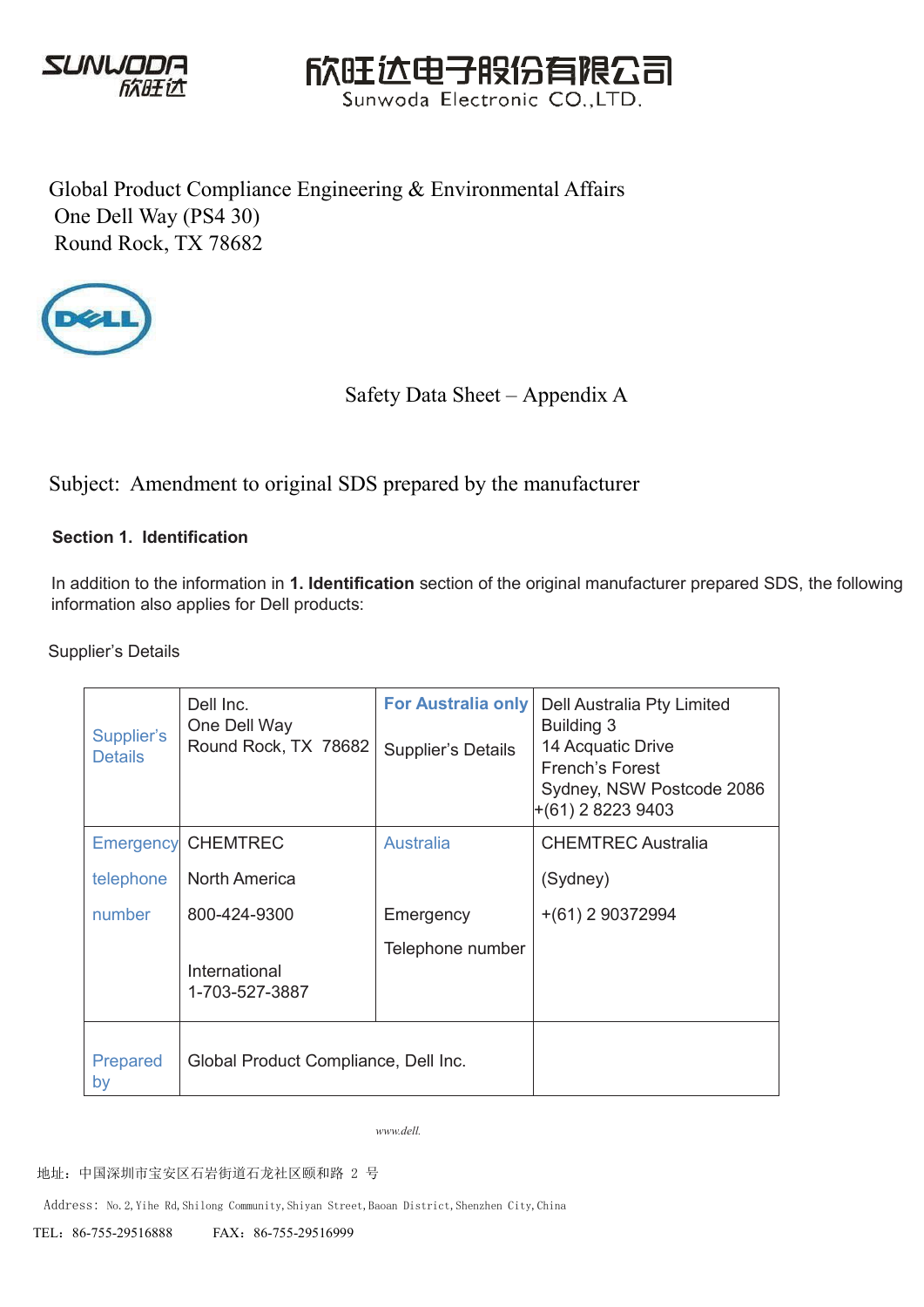